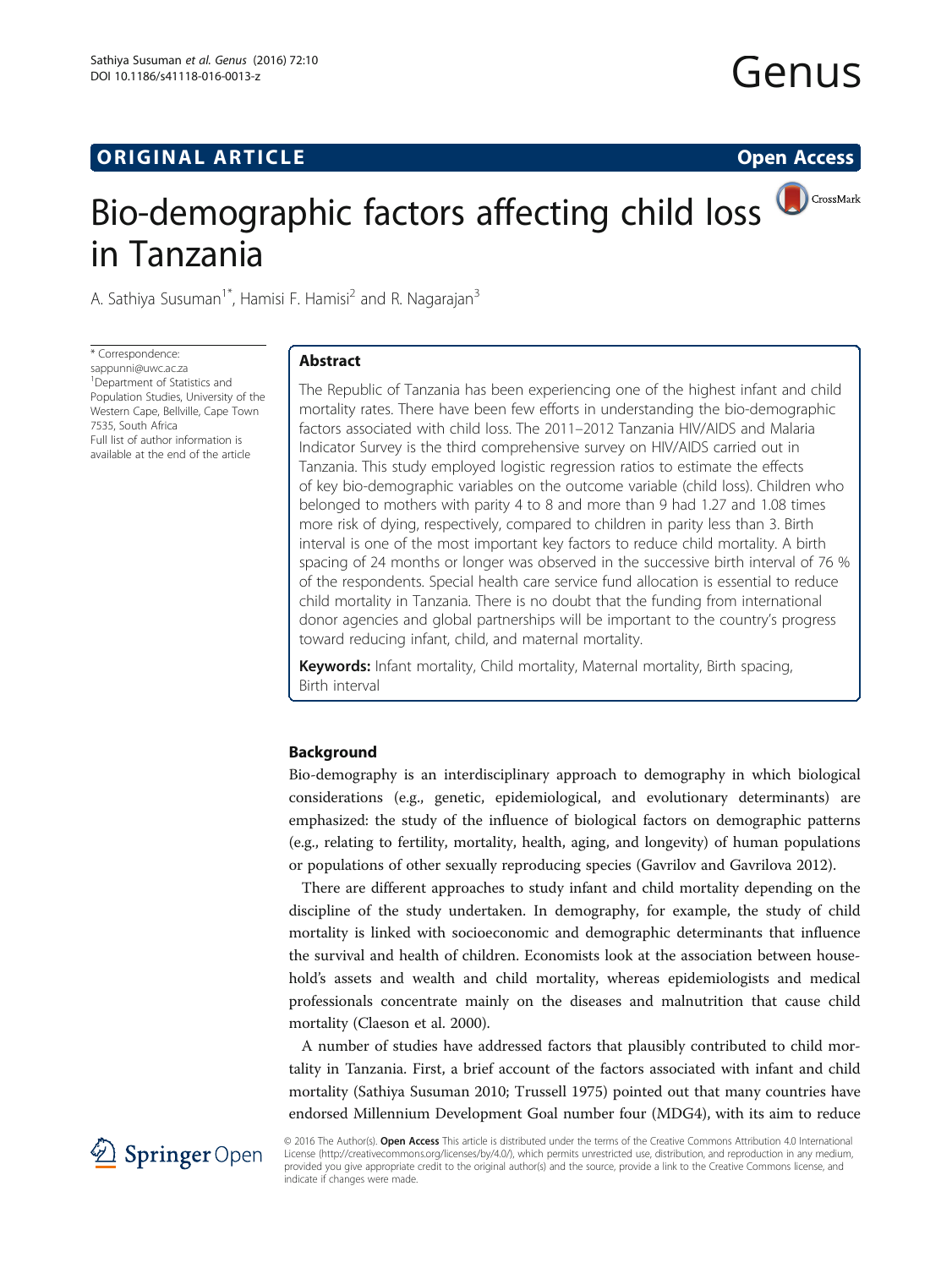infant and child mortality by two thirds (between 1990 and 2015). Estimates of infant and child mortality are not available for Tanzania for earlier decades as the statistical or vital registration system had not functioned well (Stanley [2010\)](#page-11-0). However, it is generally accepted that child mortality in Tanzania has been high in the past. But indirect estimates by bio-demographic variables have been pointed to by several authors, which shows that they are the most important variables as they are the ones through which socioeconomic factors have to operate to exert an impact on child health (Sathiya Susuman [2010](#page-11-0); Stanley [2010;](#page-11-0) Nattey [2008\)](#page-11-0). The concept of bio-demographic variables in literature embraces maternal fertility behavior (biological factor), number of children ever born (CEB), and sex of the head of the household (Nattey [2008](#page-11-0); Nure Alam et al. [2011](#page-11-0)). Teenage pregnancies are associated with physical immaturity, birth complications, and delivering a baby with a low birth weight. Pregnancies at older reproductive ages result in pregnancy complications. All these translate into a high risk of death among newly born babies (Nattey [2008](#page-11-0); Kembo and Van Ginneken [2009;](#page-11-0) Nure Alam et al. [2011;](#page-11-0) Charmarbagwala et al. [2004](#page-11-0)). Similarly, a U-shaped relationship between the age of the mother and child mortality has been established by some scholars (Shipanga [2007\)](#page-11-0). A Namibian study shows that this relationship means that more children are dying whose mothers are less than 23 and 40 to 49 years old (Ahmad et al. [2000](#page-10-0)). On the contrary, however, it identifies that the high risk of dying among infants and children is found in mothers of older ages, specifically 35 years old and above (Hossain and Islam [2009\)](#page-11-0). But it should be borne in mind that these authors did not control for other variables like birth interval or parity in their analysis. The consensus has however been reached that raising the age at giving birth to about 25 years old and stopping reproductive activities at age 34, as suggested by researchers (Sathiya Susuman [2010](#page-11-0)), reduces child mortality indirectly through lowering the fertility level (reducing birth parity). Birth interval is the period between a child's birth and succeeding and/or previous sibling births (Nure Alam et al. [2011\)](#page-11-0), and it influences child mortality in a number of ways (Rutstein [2005\)](#page-11-0). A short birth interval means that (i) children have a short time for breast-feeding, (ii) mothers' time to restore nutrients becomes insufficient and they probably will continue to give birth to unhealthy children, and (iii) increase the total fertility, which results in resource competition among siblings (Nure Alam et al. [2011;](#page-11-0) Hossain and Islam [2009](#page-11-0); Rutstein [2005;](#page-11-0) Ojikutu [2008\)](#page-11-0).

A short preceding birth interval is strongly correlated with a high infant mortality rate (IMR), whereas a short subsequent birth interval is associated with a high child mortality rate (Rutstein [2005](#page-11-0); Landau and Everitt [2004](#page-11-0)). Studies have found that between 24 and 36 months or more are ideal intervals and children born with these intervals have better survival chances than those born with less than 24 months of a birth interval. Mortality among under-five children is disproportionately higher among highrisk groups, such as infant of multiple births (UNDP [2010](#page-11-0); Tanzania Millennium Development Goals [2010;](#page-11-0) MoHSW [2008\)](#page-11-0). In this light, multiple births are complicated with high risks of diseases and pregnancy complications; furthermore, children of multiple births are thought to suffer a high risk of malnutrition. Likewise, researchers (Sathiya Susuman [2010;](#page-11-0) Whiting et al. [2006\)](#page-11-0) found that multiple births are always related to high child mortality rates, specifically neonate mortality, because of complications during delivery and most of multiple births are delivered with low birth weight. Thus, higher under-five mortality is experienced with children of multiple births than those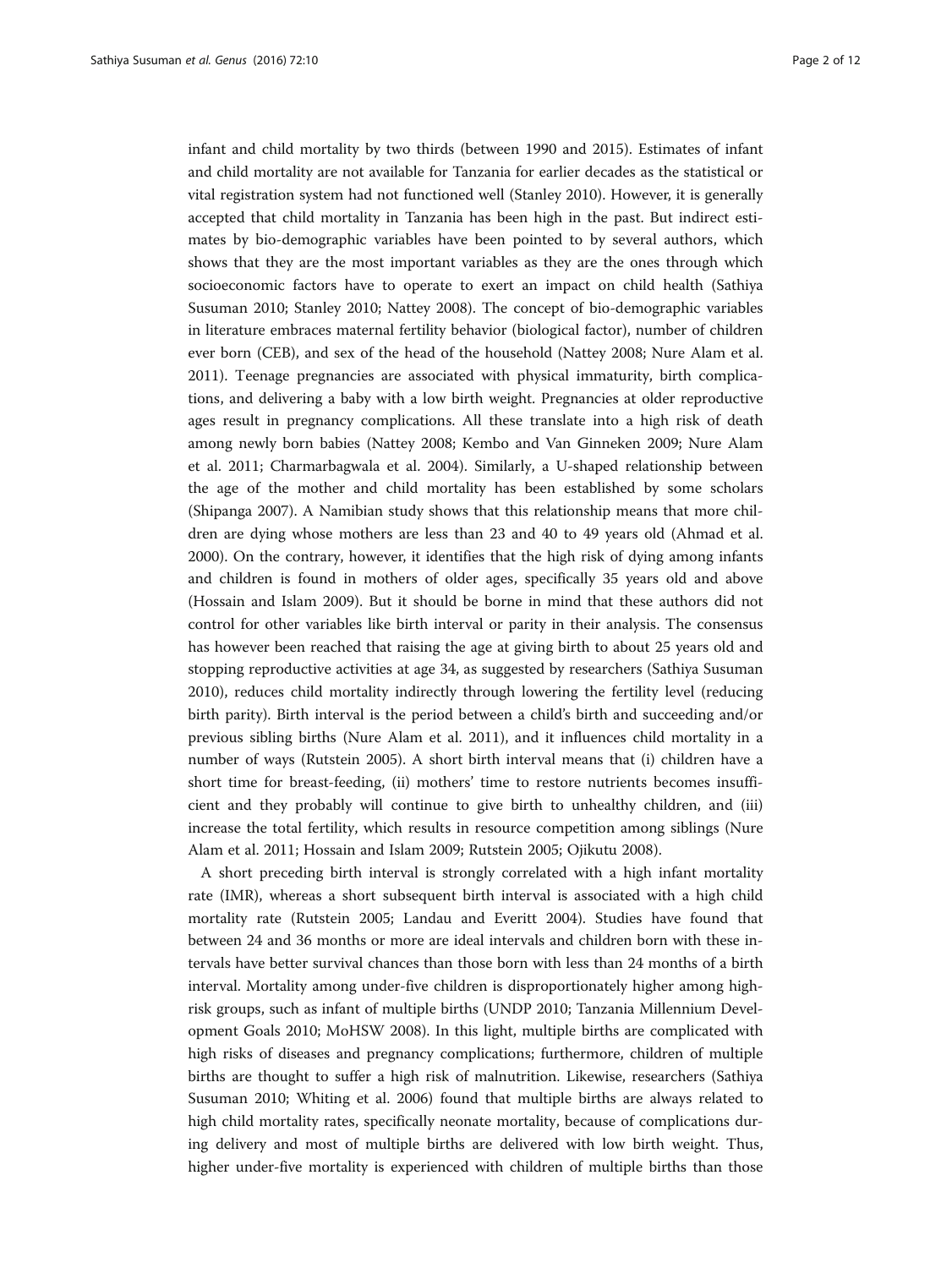of singleton (Nure Alam et al. [2011;](#page-11-0) Morris et al. [2003](#page-11-0); Janson [2007\)](#page-11-0). The order of children with respect to a sibling has an impact on child mortality. It has been set in the theory that high mortality is found in the first order (first born) and to children of high orders. Different studies (Sathiya Susuman [2010;](#page-11-0) Nure Alam et al. [2011;](#page-11-0) Kembo and Van Ginneken [2009](#page-11-0); Armstrong Schellenberg et al. [2000](#page-10-0); Tanzania Demographic Health Survey [2004](#page-11-0)–[2005;](#page-11-0) MoHSW [2006](#page-11-0); Handa et al. [2010\)](#page-11-0) have found an association between high child mortality and children of first and higher orders. Many studies mention that the health of the children depends on the delivery of services by the government, nongovernmental organizations (NGOs), private sectors, traditional services, and illegal providers (Stanley [2010](#page-11-0); Rutstein [2005](#page-11-0); Ojikutu [2008](#page-11-0); Masanja et al. [2008](#page-11-0); Claeson et al. [2000](#page-11-0)). Similarly, using the updated model of Mosley-Chen (Gavrilov and Gavrilova [2012](#page-11-0)), the World Bank Poverty Reduction Strategy Paper Sourcebook explains that the health outcomes of children and their overall survival chances are influenced by service delivery in the health sectors and other sectors like water, energy, and sanitation (Landau and Everitt [2004;](#page-11-0) UNDP [2010](#page-11-0); Tanzania Millennium Development Goals [2010](#page-11-0)). Regardless of these service deliveries, the questions still remain as to what extent the households can access these services. Thus, it has been postulated that the accessibility of services by households is in turn influenced by their socioeconomic status. Related studies (Claeson and Waldman [2000](#page-11-0); World Health Organization [2010](#page-11-0); Buwembo [2010;](#page-11-0) Pathak and Ram [1998;](#page-11-0) Trussell [1975\)](#page-11-0) show that unsafe drinking water possibly affects child mortality as it carries vectors that cause diseases like diarrhea, cholera, dysentery, and typhoid.

This study is based on the four essential conditions for child mortality specified by Mosley-Chen 1984. Using the Tanzania HIV/AIDS and Malaria Indicator Survey ([2011](#page-11-0)–[2012\)](#page-11-0) data, the study strives to estimate child mortality and studying the determinants of child loss in relation to some selected socioeconomic, bio-demographic, maternal fertility, and service delivery variables. Therefore, the purpose of the study is to investigate how the specific bio-demographic factors are associated with infant and child mortality in Tanzania and tries to test the following alternative hypothesis (H1): Child mortality rate is independent of all predictors of deaths. This article therefore focuses on selected bio-demographic issues that make an effort to see if a general clarification was raised.

## Data and methods

#### Data

The study used weighted large-scale data from the [2011](#page-11-0)–[2012](#page-11-0) Tanzania HIV/AIDS and Malaria Indicator Survey, which is the third comprehensive survey on HIV/AIDS. A nationally representative sample of 10,967 women age 15 to 49 and 8,352 men age 15 to 49 were interviewed. This represents a response rate of 96 % for women and 89 % for men. About one quarter of households was headed by women. Almost half of the population is under the age of 15. The variables for this analysis were selected from three different files, namely child birth history, household particulars, and women's file. The reference period for child birth was considered up to 5 years preceding the survey. The statistical significance level was set at  $P < 0.005$ .

The coverage of key interventions relevant to infant and child survival improved from the 2005 to 2012 data sets (Fig. [1](#page-3-0)). All the indicators have shown noticeable changes, but the health institutional delivery (<60 %) and birth interval less than 24 months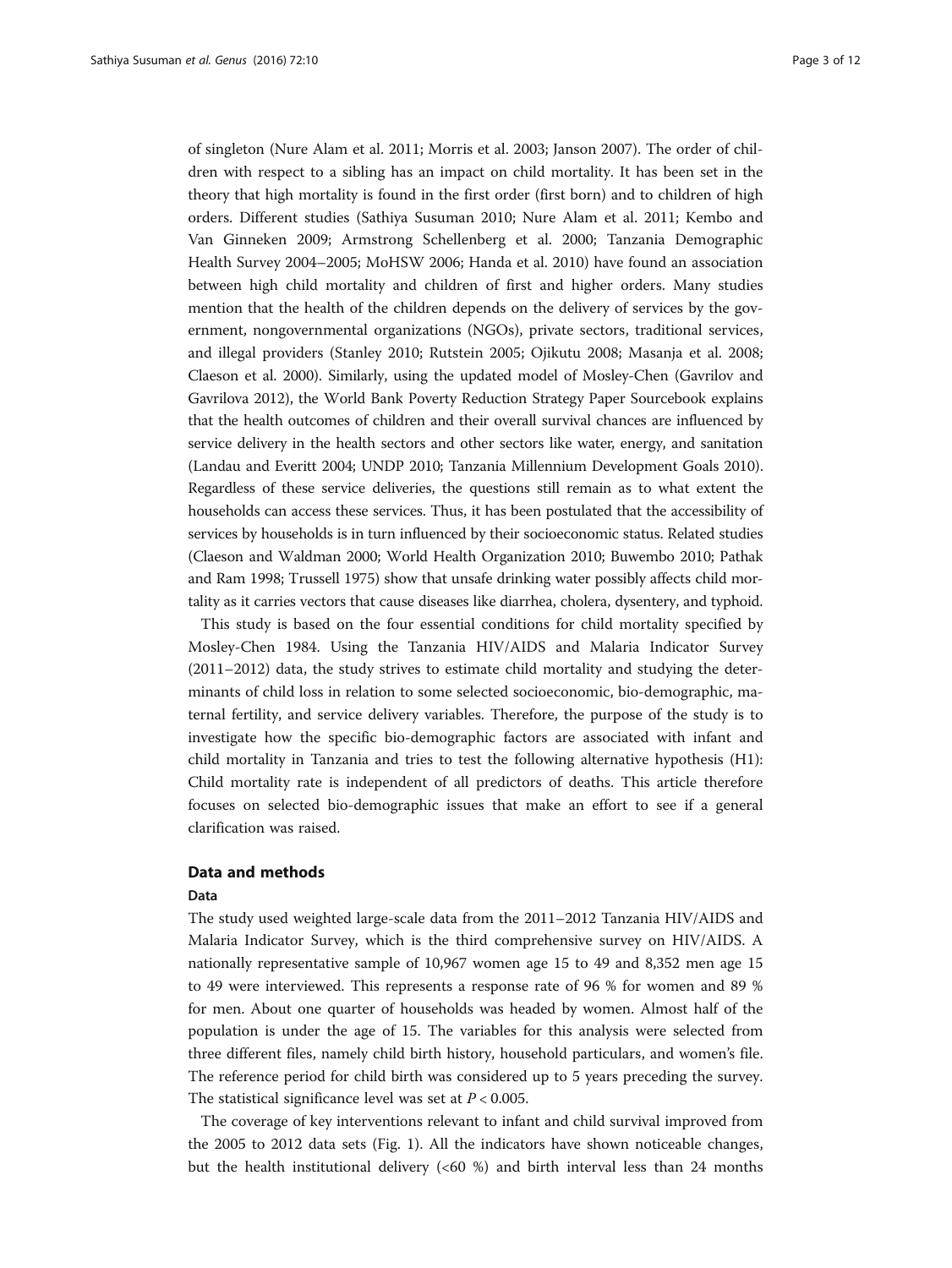<span id="page-3-0"></span>

remained very low and therefore unlikely to have contributed to any reduction in infant and child mortality. In addition to that, a theoretical framework, developed by Mosley-Chen 1984, was included.

## Statistical analysis

The SPSS version 23 was used to estimate the odds of child mortality (child loss) with the variables in the theoretical framework through the use of odds ratios with single and multiple predictors. Using a multivariate analysis in the form of logistic regression of child mortality (child loss) by single predictors in the framework, the study calculated the odds of child mortality with all the predictors in the framework at once (Trussell [1975](#page-11-0)). The outcome-dependent variable was coded as (mother experienced loss of child  $= 1$ ) if the child died between the ages of 0 and 4 years, 11 months, and 30 days (i.e., under 5 years); otherwise, we coded 0. The outcome variable includes neonatal, post neonatal, infant, child and under 5 mortality. This provides clarity and increases the visibility of each characteristic presented separately. We present here the purpose of detection of the specific causes of diseases that affect child mortality in Tanzania. The presentation starts with socioeconomic characteristics in the model (model 1), then adds maternal fertility behavior into the model (model 2), followed by demographic characteristics (model 3) and, last, health care services (model 4). Odds values were used to check the significant contribution of each predictor in the model. If the coefficient is significantly different from 0, then the predictor is making a statistically important contribution to the outcome.

Child mortality in Tanzania calculated by Trussel equation The probability of dying at early ages was estimated indirectly using data on the average number of children ever born (CEBi) and average number of children surviving (CSi) tabulated by mothers in the reproductive age using MORTPAK. This procedure enabled the indirect estimation of child mortality (4q1) and life expectancy at birth that relate to each  $qx$  value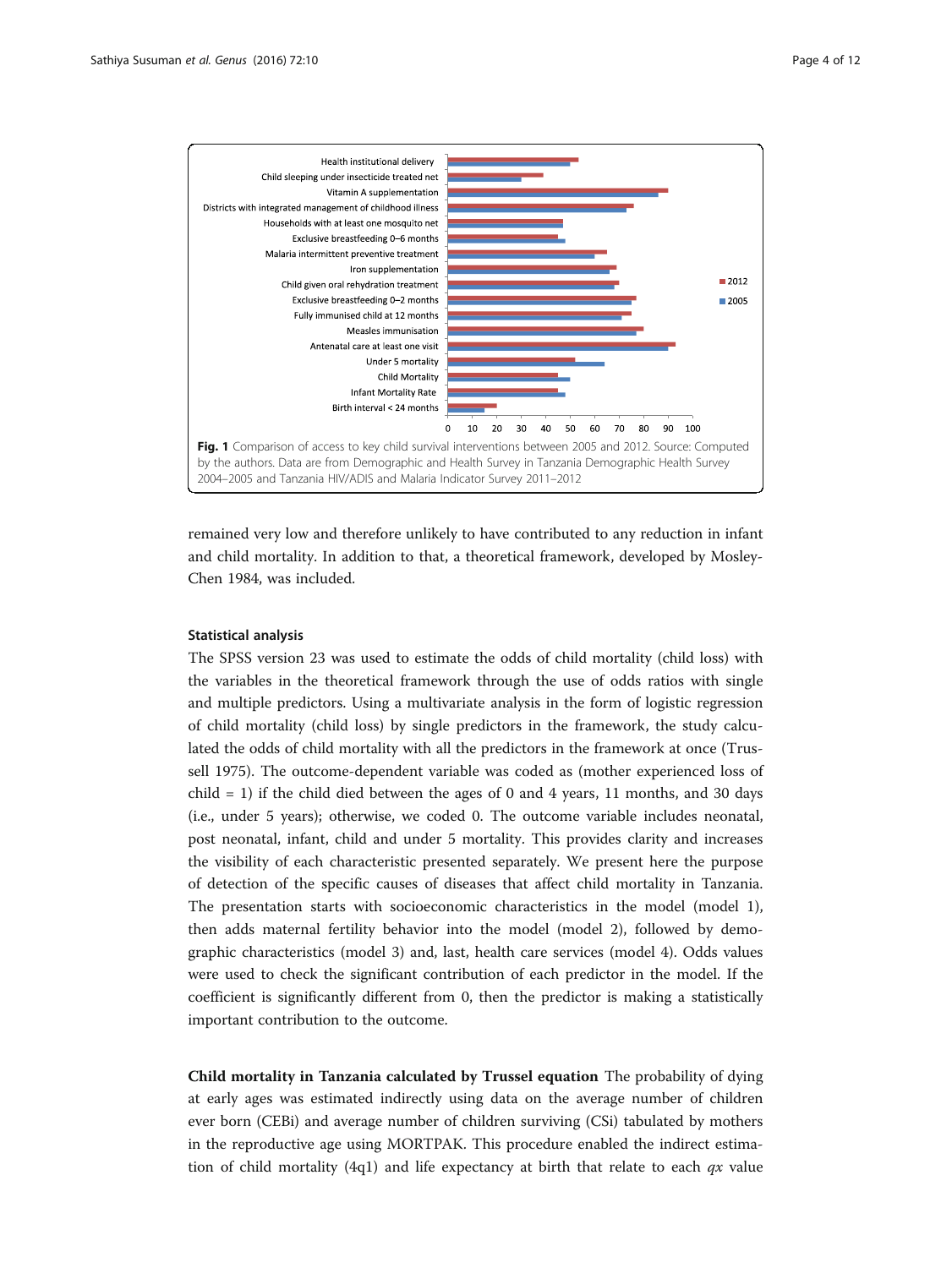within each model life-table (MLT) pattern. The Brass ([1968](#page-10-0)) method for converting proportion dead (Di) of the CEBi reported by women age 15 to 49 years into an estimator of the probability of dying  $(qx)$  before attaining a certain exact childhood age by using north MLT was adopted. More detailed information on this proposed method is well explained (Pathak and Ram [1998](#page-11-0); Trussell [1975](#page-11-0)). Finally, omnibus tests for model coefficients and Hosmer-Lemeshow (H-L) goodness of fit tests for model evaluation were also done in Tanzania from 2011 to 2012.

## Results

The results of odds ratios of multiple predictors were used for the purpose of detection of the specific causes of factors that affect child mortality in Tanzania. In theory, health, water, sanitation, and energy are mentioned as influencing child health outcomes (World Health Organization [2010](#page-11-0)). It is however worth mentioning that household behaviors and wealth play major roles in making sure that these households access the required services for the survival of their children.

Table 1 presents the odds of child death by maternal fertility behavior. Age of the mothers' overall statistics was significant; the older the mother, the more likely the child would die. But when looking at the age at first birth, we found that as the age at first birth increases, the chance of dying drops by approximately 1 %. The birth intervals between siblings were also found significant. Children born with the preceding intervals of more than 49 months had 0.9 odds of dying (1.3 times more likely to survive) compared to those with a preceding interval of less than 24 months. There was no much difference within the remaining intervals. On the other side, succeeding intervals showed

| Variables                                 | Exp $\beta$ | 95 % CI for exp $\beta$ |       |  |  |
|-------------------------------------------|-------------|-------------------------|-------|--|--|
|                                           |             | Lower                   | Upper |  |  |
| Place of residence (ref: urban)           |             |                         |       |  |  |
| Rural                                     | 1.2         | 0.9                     | 1.4   |  |  |
| Regions (ref: Dar es Salaam)              |             |                         |       |  |  |
| Other regions                             | 1.3         | 0.8                     | 1.9   |  |  |
| Zanzibar                                  | 1.2         | 0.8                     | 1.9   |  |  |
| Wealth index (ref: poorest)               |             |                         |       |  |  |
| Poor                                      | 1.1         | 0.9                     | 1.4   |  |  |
| Middle income                             | 1.1         | 0.9                     | 1.3   |  |  |
| Rich                                      | 1.1         | 0.9                     | 1.3   |  |  |
| Richest                                   | 0.8         | 0.6                     | 1.0   |  |  |
| Maternal education (ref: no education)    |             |                         |       |  |  |
| Primary education                         | 0.9         | 0.8                     | 1.1   |  |  |
| Higher education                          | 0.2         | 0.0                     | 1.8   |  |  |
| Paternal education (ref: at most primary) |             |                         |       |  |  |
| Secondary                                 | 0.9         | 0.6                     | 1.4   |  |  |
| Higher education                          | 1.9         | 0.6                     | 5.7   |  |  |
| Labor market (ref: not working)           |             |                         |       |  |  |
| Working                                   | 1.0         | 0.8                     | 1.2   |  |  |

Table 1 Odds ratios of child mortality (loss/death) by socioeconomic characteristics in Tanzania, 2011–2015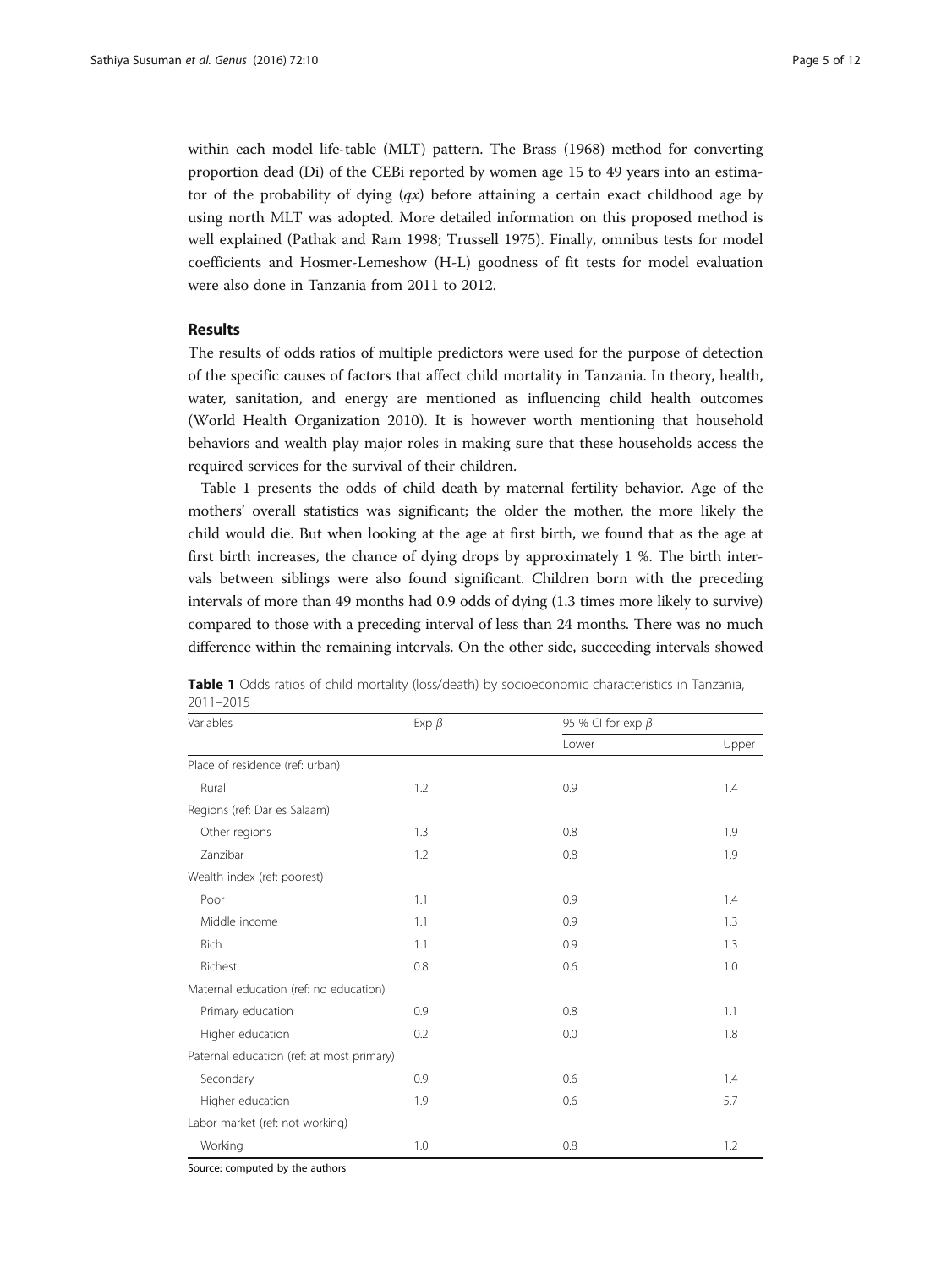implausible results. Birth parity was also statistically significant with the odds of child mortality. Children who belonged to mothers with parity 4 to 8 and greater than 9 had 1.3 and 1.1 times more risk of dying, respectively, compared to children in parity less than 3. In multiplicity and frequency of birth, we found that children with one third multiple of births had 1.1 times more risk of dying compared to single births, whereas we observed less difference between the first and second of multiple of births. This prediction was statistically significant. With regard to birth order, we found that the children of order 2 to 3 and greater than 4 had odds of dying 1.4 and 1.3 times more, respectively, compared to children of the first order.

In terms of service delivery, all the variables were statistically significant except the type of toilet facilities, as shown in Table 2. In this category, the risk of dying was 2.0 times higher in households with no toilet facilities compared with children who belonged to households with flush toilets. The sources of drinking water were not significant, but children with sources apart from piped water were 1.0 times more likely to die. On the other side, the main source of energy was also statistically significant. However, children who lived in households that used paraffin had a risk of dying of 1.1

| Variables                                 | Exp $\beta$ | 95 % CI for exp $\beta$ |       |  |  |
|-------------------------------------------|-------------|-------------------------|-------|--|--|
|                                           |             | Lower                   | Upper |  |  |
| Age group (ref: 15-19)                    |             |                         |       |  |  |
| $20 - 24$                                 | 1.6         | 0.5                     | 5.8   |  |  |
| $25 - 29$                                 | 3.9         | 1.2                     | 13.1  |  |  |
| $30 - 34$                                 | 3.6         | 1.1                     | 12.21 |  |  |
| $35 - 39$                                 | 3.3         | 0.9                     | 11.2  |  |  |
| $40 - 44$                                 | 3.3         | 0.9                     | 11.1  |  |  |
| $45 - 49$                                 | 3.9         | 1.2                     | 13.2  |  |  |
| Age at 1st birth                          | 0.9         | 0.9                     | 1.0   |  |  |
| Preceding birth interval (ref: <24)       |             |                         |       |  |  |
| 24-36 months                              | 1.4         | 1.1                     | 1.7   |  |  |
| 37-48 months                              | 1.4         | 1.1                     | 1.9   |  |  |
| 49+ months                                | 0.9         | 0.7                     | 1.3   |  |  |
| Succeeding birth interval (ref: <24)      |             |                         |       |  |  |
| 24-36 months                              | 2.2         | 1.8                     | 2.6   |  |  |
| 37-48 months                              | 2.8         | 2.2                     | 3.6   |  |  |
| 49+ months                                | 2.3         | 1.8                     | 2.9   |  |  |
| Birth parity (ref: $\leq$ 3)              |             |                         |       |  |  |
| 4-8 children                              | 1.3         | 1.0                     | 1.6   |  |  |
| 9+ children                               | 1.1         | 0.9                     | 1.4   |  |  |
| Multiplicity of birth (ref: single birth) |             |                         |       |  |  |
| 1st of multiple                           | 0.3         | 0.2                     | 0.5   |  |  |
| 2nd of multiple                           | 0.5         | 0.3                     | 0.7   |  |  |
| 3rd of multiple                           | 1.1         | 0.2                     | 6.0   |  |  |
| Birth order (ref: 1st order)              |             |                         |       |  |  |
| 2nd-3rd order                             | 1.4         | 1.2                     | 1.7   |  |  |
| 4th order and higher                      | 1.3         | 1.0                     | 1.5   |  |  |

**Table 2** Odds ratios of child mortality by maternal fertility behavior in Tanzania 2011–2015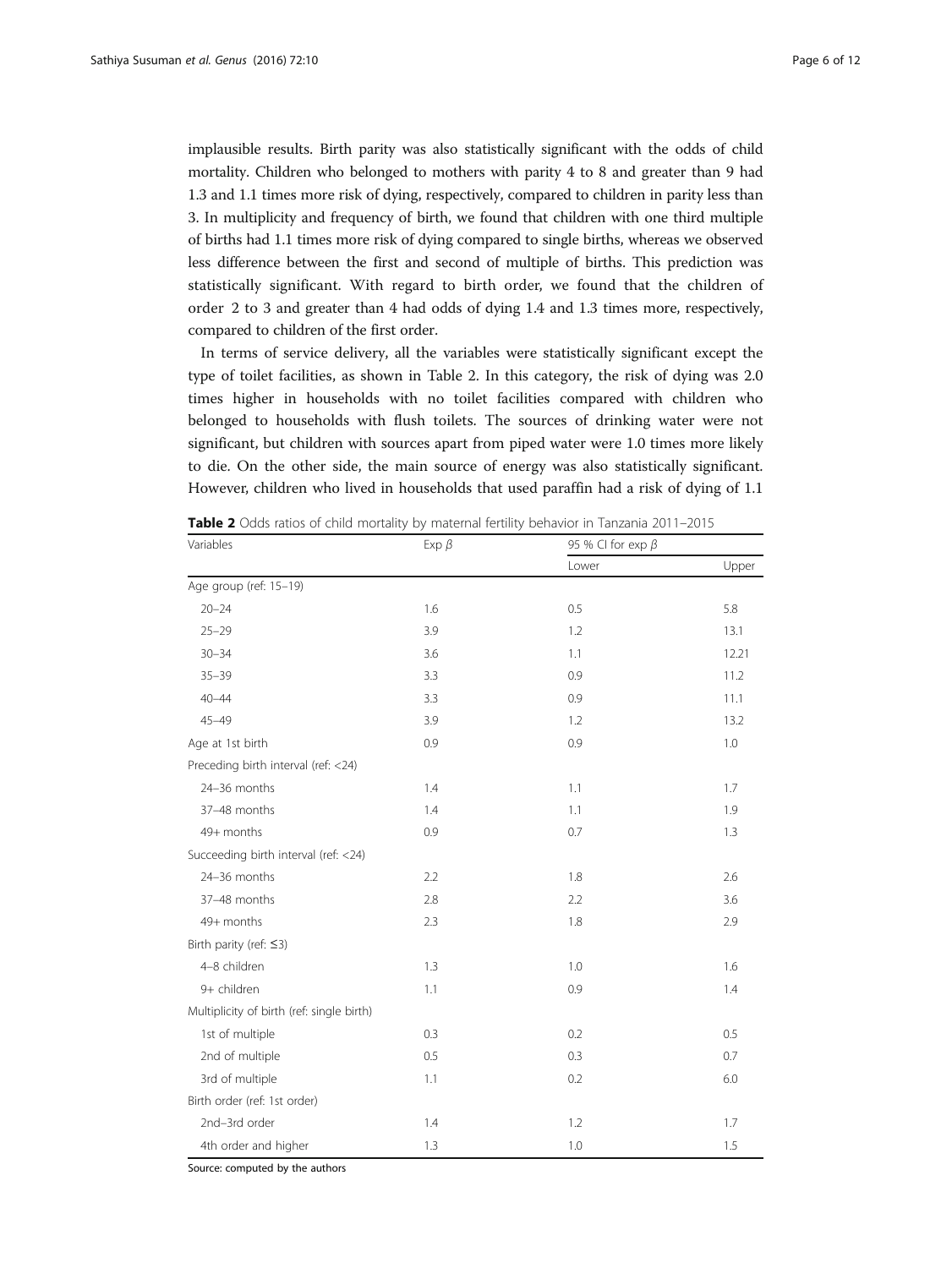times more than those in households with electricity. It was observed that the risk was lower among children who belonged to households that used firewood. The relationship between distance to health facilities and child mortality was not clear as we found an increase in distance from the health center leading to a drop in mortality by 0.9.

Starting with Table 3, the presentation shows socioeconomic characteristics in the model (model 1), then an addition of maternal fertility behavior into the model (model 2), followed by bio-demographic characteristics (model 3), and, last, service delivery factors (model 4). The results for odds of child mortality with multiple predictors are presented in the same table. All the variables in the first model, with socioeconomic factors alone, were statistically significant. The wealth index was the major contributor to the odds of child mortality. Birth order was also significant; the odds of surviving were raised to the higher orders, but the rest of maternal fertility behavior was somewhat significant. However, preceding birth interval was the major contributor in the model. When biodemographic variables were introduced into the model, all the predictors with the exception of birth order were statistically significant with positive effects in determining the odds of child mortality. Children belonging to the higher order had odds of dying of 0.2. Still, a preceding birth interval of 24 to 36 months was the major contributor into the model, with statistically negative effects with reference category. Finally, after taking service delivery into account, the age at first birth became significant again with the odds of surviving increase by 1.6 times with an increase in age of the mother at first birth. Birth order and distance to the nearest health facilities also had statistically negative effects, with odds of −2.7 with less than three births. In birth order, children that belonged to the higher order had 0.1 odds of dying, whereas the odds of dying for children were 0.8 times more when their mothers struggled to reach their nearest health facilities.

Table [4](#page-7-0) shows that child mortality (4q1) and life expectancy at birth for the 5 years preceding the survey (calendar year May 2003) are 31 per 1000 live births and 63.4 years, respectively. The table further indicates that 4q1 in the country have been

| Variables                            | Exp $\beta$ | 95 % CI for $exp \beta$ |       |  |  |
|--------------------------------------|-------------|-------------------------|-------|--|--|
|                                      |             | Lower                   | Upper |  |  |
| Drinking water (ref: piped water)    |             |                         |       |  |  |
| Open well                            | 1.0         | 0.8                     | 1.2   |  |  |
| Covered well                         | 0.9         | 0.7                     | 1.2   |  |  |
| Surface water                        | 0.9         | 0.7                     | 1.1   |  |  |
| Other sources                        | 1.0         | 0.7                     | 1.5   |  |  |
| Toilet facilities(ref: flush toilet) |             |                         |       |  |  |
| Pit toilet                           | 2.0         | 1.1                     | 3.5   |  |  |
| No toilet facilities                 | 2.0         | 1.1                     | 3.6   |  |  |
| Other facilities                     | 2.2         | 1.1                     | 4.2   |  |  |
| Energy sources (ref: electricity)    |             |                         |       |  |  |
| Paraffin                             | 1.1         | 0.8                     | 1.6   |  |  |
| Firewood                             | 0.3         | 0.1                     | 1.0   |  |  |
| Other sources                        | 0.5         | 0.1                     | 4.3   |  |  |
| Distance to health facilities        | 0.9         | 0.9                     | 1.0   |  |  |

**Table 3** Odds ratios of child mortality by service delivery factors in Tanzania 2011–2015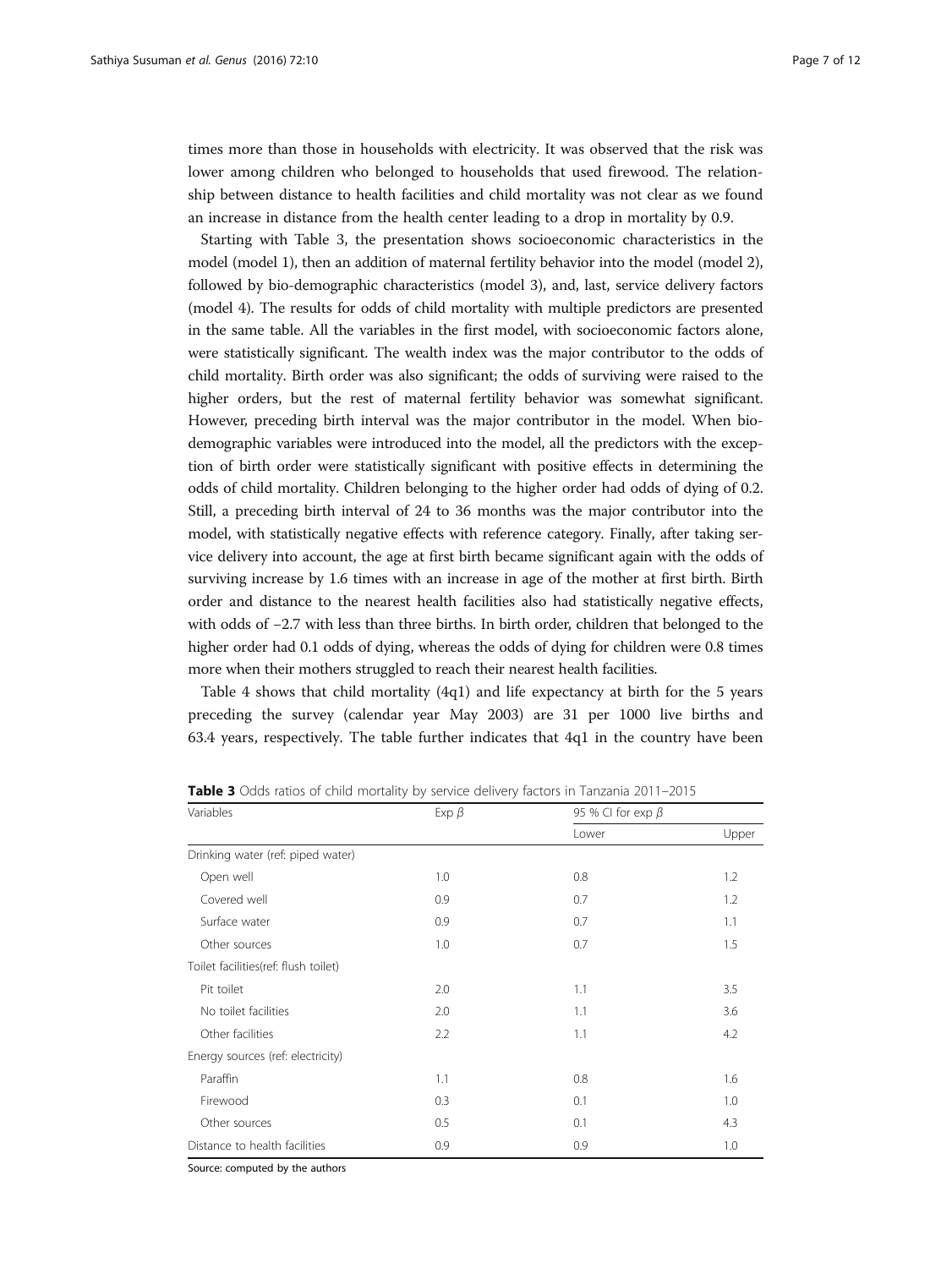<span id="page-7-0"></span>Table 4 Odds ratios of child mortality with multiple predictors in Tanzania 2011–2015

| Variables                              | Model 1                  |                   |                          | Model 2 |     |             | Model 3 |        |             | Model 4 |     |             |
|----------------------------------------|--------------------------|-------------------|--------------------------|---------|-----|-------------|---------|--------|-------------|---------|-----|-------------|
|                                        | B                        | Sig               | Exp $\beta$              | B       | Sig | Exp $\beta$ | Β       | Sig    | Exp $\beta$ | Β       | Sig | Exp $\beta$ |
| Maternal education (ref: no education) |                          |                   |                          |         |     |             |         |        |             |         |     |             |
| Primary                                | $-0.1$                   | 0.8               | 0.9                      | $-0.6$  | 0.4 | 0.6         | $-0.6$  | 0.5    | 0.6         | 1.2     | 0.2 | 2.2         |
| Higher                                 | $-17.1$                  | 1.0               | 0.0                      | 1.0     | 1.0 | 0.0         | 1.0     | 1.0    | 0.0         | 6.1     | 1.0 | 1.0         |
| Paternal education (ref: most primary) |                          |                   |                          |         |     |             |         |        |             |         |     |             |
| Secondary                              | 0.4                      | 0.5               | 1.3                      | 0.0     | 0.9 | 1.0         | $-0.1$  | 0.9    | 0.9         | $-1.4$  | 0.2 | 0.2         |
| Higher                                 | $-15.0$                  | 1.0               | 0.0                      | 1.0     | 1.0 | 0.0         | 1.0     | 1.0    | 0.0         | 1.0     | 1.0 | 0.0         |
| Regions (ref: Dar es Salaam)           |                          |                   |                          |         |     |             |         |        |             |         |     |             |
| Other regions                          | 18.6                     | 1.0               | 1.0                      | 19.3    | 1.0 | 1.0         | 16.2    | 1.0    | 1.0         | $-8.1$  | 1.0 | 0.0         |
| Zanzibar                               | 11.1                     | 1.0               | 1.0                      | 20.1    | 1.0 | 1.0         | 16.9    | 1.0    | 1.0         | $-4.2$  | 1.0 | 0.0         |
| Place of residence (ref: urban)        |                          |                   |                          |         |     |             |         |        |             |         |     |             |
| Rural                                  | 0.2                      | 0.8               | 1.2                      | $-0.3$  | 0.8 | 0.7         | 0.1     | 0.9    | 1.1         | 0.1     | 0.9 | 1.2         |
| Wealth index (ref: poorer)             |                          |                   |                          |         |     |             |         |        |             |         |     |             |
| Poor                                   | $-0.3$                   | 0.7               | 0.8                      | $-0.6$  | 0.5 | 0.6         | $-1.1$  | 0.2    | 0.4         | $-2.3$  | 0.1 | 0.1         |
| Middle                                 | $-1.0$                   | 0.1               | 0.4                      | $-0.8$  | .42 | 0.5         | $-1.3$  | 0.2    | 0.3         | $-2.3$  | 0.1 | 0.1         |
| Richer                                 | 0.2                      | 0.7               | 1.3                      | 0.1     | 0.9 | 1.2         | 0.0     | 0.9    | 1.0         | $-0.6$  | 0.7 | 0.6         |
| Riches                                 | $-0.2$                   | 0.8               | 0.8                      | $-1.2$  | 0.3 | 0.3         | $-1.9$  | 0.1    | 0.1         | $-5.2$  | 0.1 | 0.0         |
| Occupation (ref: nonworking)           |                          |                   |                          |         |     |             |         |        |             |         |     |             |
| Working                                | 0.2                      | 0.8               | 1.2                      | 0.1     | 0.9 | 1.1         | $0 - 2$ | 0.9    | 0.8         | 0.2     | .9  | 1.2         |
| Age group (ref: <25)                   |                          |                   |                          |         |     |             |         |        |             |         |     |             |
| $25 - 29$                              |                          |                   |                          | $-1.8$  | 0.4 | 0.2         | $-1.2$  | 0.6    | 0.3         | $-2.2$  | 0.4 | 0.1         |
| $30 - 34$                              |                          |                   |                          | $-1.4$  | 0.5 | 0.3         | $-1.0$  | 0.6    | 0.4         | $-1.9$  | 0.4 | 0.1         |
| $35 - 39$                              |                          | $\qquad \qquad -$ | $\overline{\phantom{0}}$ | $-2.2$  | 0.3 | 0.1         | $-1.5$  | 0.5    | 0.2         | $-1.9$  | 0.5 | 0.1         |
| $40 - 44$                              |                          |                   |                          | $-1.7$  | 0.5 | 0.2         | $-1.1$  | 0.6    | 0.3         | $-0.4$  | 0.8 | 0.6         |
| $45 - 49$                              |                          |                   |                          | $-0.9$  | 0.7 | 0.4         | $0 - 6$ | 0.8    | 0.6         | 0.0     | 0.9 | 1.0         |
| Preceding birth intervals (ref: <24)   |                          |                   |                          |         |     |             |         |        |             |         |     |             |
| $24 - 36$                              |                          |                   |                          | $-0.8$  | 0.2 | 0.4         | $-0.7$  | 0.3    | 0.5         | $-1.4$  | 0.2 | 0.2         |
| $37 - 48$                              |                          |                   |                          | 1.5     | 0.1 | 4.5         | 1.9     | 0.1    | 7.3         | 3.6     | 0.1 | 35.6        |
| $49+$                                  |                          |                   | $\overline{\phantom{m}}$ | 0.8     | 0.4 | 2.3         | 1.2     | 0.2    | 3.5         | 0.9     | 0.5 | 2.6         |
| Succeeding birth intervals (ref: <24)  |                          |                   |                          |         |     |             |         |        |             |         |     |             |
| $24 - 36$                              |                          |                   |                          | 0.8     | 0.3 | 2.1         | 0.8     | 0.3    | 2.2         | 1.5     | 0.1 | 4.5         |
| $37 - 48$                              |                          |                   |                          | 0.8     | 0.4 | 2.3         | 0.8     | 0.4    | 2.3         | 1.7     | 0.2 | 5.5         |
| $49+$                                  |                          |                   |                          | 2.3     | 0.1 | 9.5         | 3.2     | 0.0    | 24.9        | 3.5     | 0.1 | 32.5        |
| Birth parity (ref: <3)                 |                          |                   |                          |         |     |             |         |        |             |         |     |             |
| $4 - 8$                                |                          |                   |                          | 2.6     | 0.1 | 14.0        | 3.0     | 0.1    | 20.5        | 3.8     | 0.1 | 44.9        |
| $9+$                                   |                          |                   |                          | 1.3     | 0.5 | 3.6         | 2.0     | 0.3    | 7.7         | 16      | 0.6 | 4.9         |
| Multiplicity of birth (ref: single)    |                          |                   |                          |         |     |             |         |        |             |         |     |             |
| 1st of multiple                        | $\overline{\phantom{0}}$ |                   |                          | 1.0     | 1.0 | 0.0         | 1.0     | 1.0    | 0.0         | 1.0     | 1.0 | 0.0         |
| 2nd of multiple                        |                          |                   |                          | 1.0     | 1.0 | 0.0         | 1.0     | 1.0    | 0.0         | 1.0     | 1.0 | 0.0         |
| 3rd of multiple                        |                          |                   |                          | 20.9    | 0.9 | 1.0         | 20.6    | 1.0    | 1.0         | 25.6    | 1.0 | 1.0         |
| Birth order (ref: <3)                  |                          |                   |                          |         |     |             |         |        |             |         |     |             |
| $4+$                                   |                          |                   |                          | $-1.5$  | 0.0 | 0.2         | $-1.8$  | $-0.0$ | 0.2         | $-2.6$  | 0.0 | 0.1         |
| Sex of child (ref: male)               |                          |                   |                          |         |     |             |         |        |             |         |     |             |
| Female                                 |                          |                   |                          |         |     |             | 0.1     | 0.9    | 1.1         | $0.5\,$ | 0.5 | 1.7         |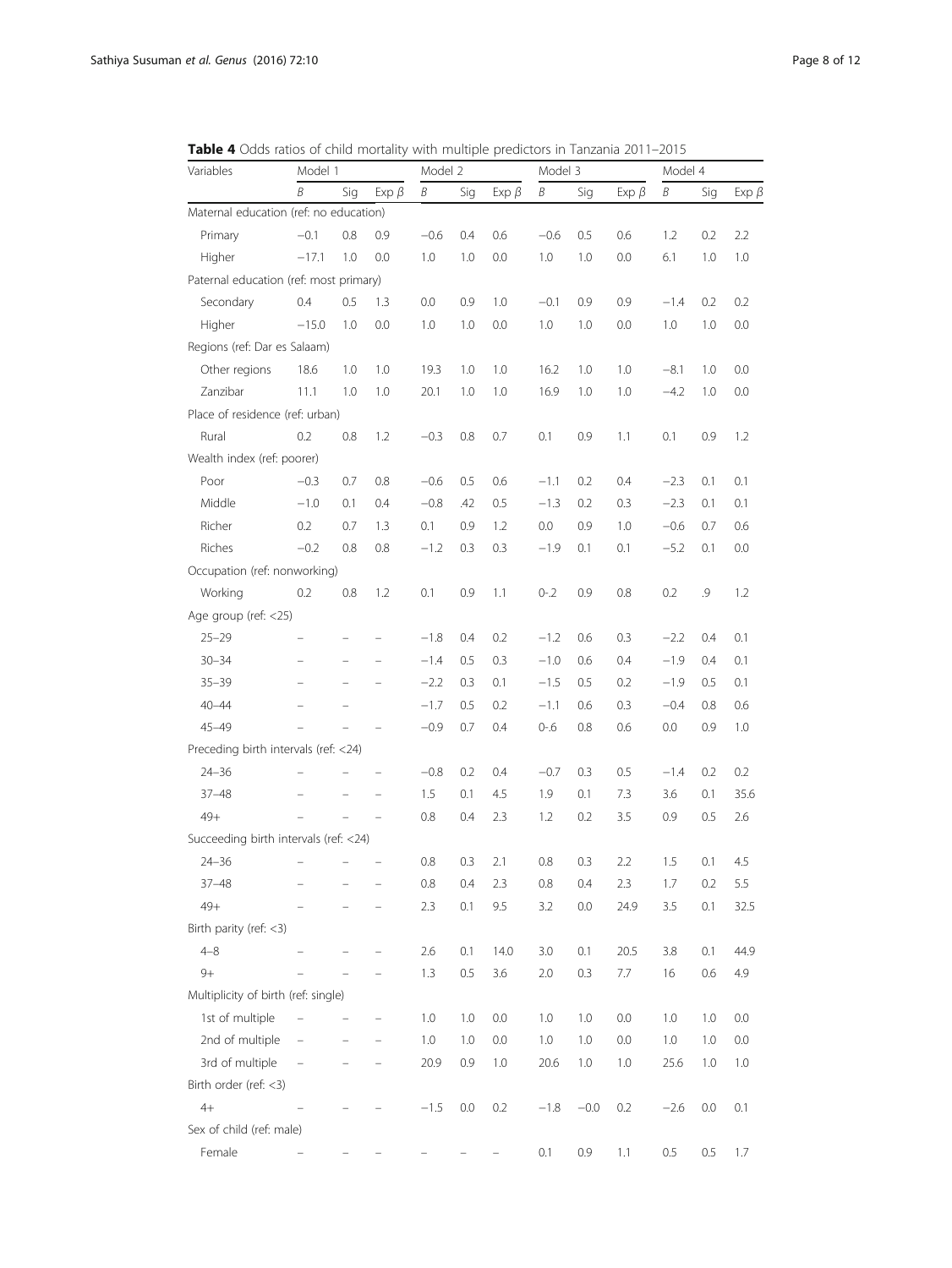| Household head (ref: male)   |  |     |    |    |        |     |     |        |     |       |
|------------------------------|--|-----|----|----|--------|-----|-----|--------|-----|-------|
| Female                       |  |     |    |    | $-0.0$ | 09  | 09  | $-1.7$ | 02  | - 0.2 |
| Marital status (ref: single) |  |     |    |    |        |     |     |        |     |       |
| Married                      |  | 13. | 18 | 02 | 3.7    | 1.9 | 2.7 | O 1    | O O | - 7.0 |
|                              |  |     |    |    |        |     |     |        |     |       |

Table 4 Odds ratios of child mortality with multiple predictors in Tanzania 2011–2015 (Continued)

Source: computed by the authors

decreasing steadily from 57 per 1000 live births in 1996; it picked up to 59 per 1000 live births in 1999 and reached its low of 31 per 1000 live births from 2003 to 2015. For life expectancy at birth, it started with a high about 55.2 years from births in 1996, and then it decreased to about 54.7 years in 1999. It became high again from 2000 (55.7 years) to 63.4 years for the period from 2003 to 2015. The researcher evaluated the aforementioned output along with a goodness of fit test.

Table 5 evaluates using the H-L goodness of fit tests and the omnibus tests of the model coefficients; for the former, poor fit is indicated by a significance of less than 0.05, whereas for the latter, poor fit is indicated by a significance of greater than 0.05. The result for the H-L goodness of fit tests shows that all the variables had better fit into the model as they had significance levels of greater than 0.05. On the other hand, the omnibus tests show variables in models 1 and 3 with the  $\chi^2$  tests of 6.7 and 5.7, respectively, suffer poor fit (P values 0.9 and 0.2, respectively).

### **Discussion**

This study shows that rural children are more likely to die before reaching the age of 5 compared to their urban counterparts; the same phenomenon has also been reported in other related findings (Sathiya Susuman [2010;](#page-11-0) World Health Organization [2010](#page-11-0)). Theoretically, urban children are more likely to survive because of the amenities and opportunities found in urban areas, like proper health care facilities and access to clean water and proper sanitation (Trussell [1975;](#page-11-0) Claeson and Waldman [2000](#page-11-0); World Health Organization [2010](#page-11-0); Pathak and Ram [1998](#page-11-0)). On the contrary, different study findings

| Table 5 Child mortality (loss /death), life expectancy in Tanzania (all deaths per 1000 live births), |  |  |  |
|-------------------------------------------------------------------------------------------------------|--|--|--|
| Tanzania 2011–2015                                                                                    |  |  |  |

| TUITZUITIU ZUTTI ZUTU |               |                  |           |                                       |  |  |
|-----------------------|---------------|------------------|-----------|---------------------------------------|--|--|
| Age group of women    | Age $x$       | Trussel equation | CMR (4q1) | Life expectancy                       |  |  |
| $15 - 20$             | 1             | 1.01             | &00.5     | >75                                   |  |  |
| $20 - 25$             | 2             | 0.07             | 0.03      | 63.4                                  |  |  |
| $25 - 30$             | 3             | 0.1              | 0.05      | 57.8                                  |  |  |
| $30 - 35$             | 5             | 0.13             | 0.05      | 56.6                                  |  |  |
| $35 - 40$             | 10            | 0.15             | 0.06      | 55.7                                  |  |  |
| $40 - 45$             | 15            | 0.18             | 0.06      | 54.7                                  |  |  |
| $45 - 50$             | 20            | 0.19             | 0.06      | 55.2                                  |  |  |
| Child mortality       | Omnibus tests |                  |           | Hosmer-Lemeshow goodness of fit tests |  |  |
|                       | $x^2$         | $P$ values       | $\chi^2$  | $P$ values                            |  |  |
| Model 1               | 6.7           | 0.9              | 3.6       | 0.8                                   |  |  |
| Model 2               | 41.3          | $\mathbf{0}$     | 5.9       | 0.7                                   |  |  |
| Model 3               | 5.7           | 9.1<br>0.2       |           | 0.3                                   |  |  |
| Model 4               | 21.1          | $\mathbf{0}$     | 5         | 0.8                                   |  |  |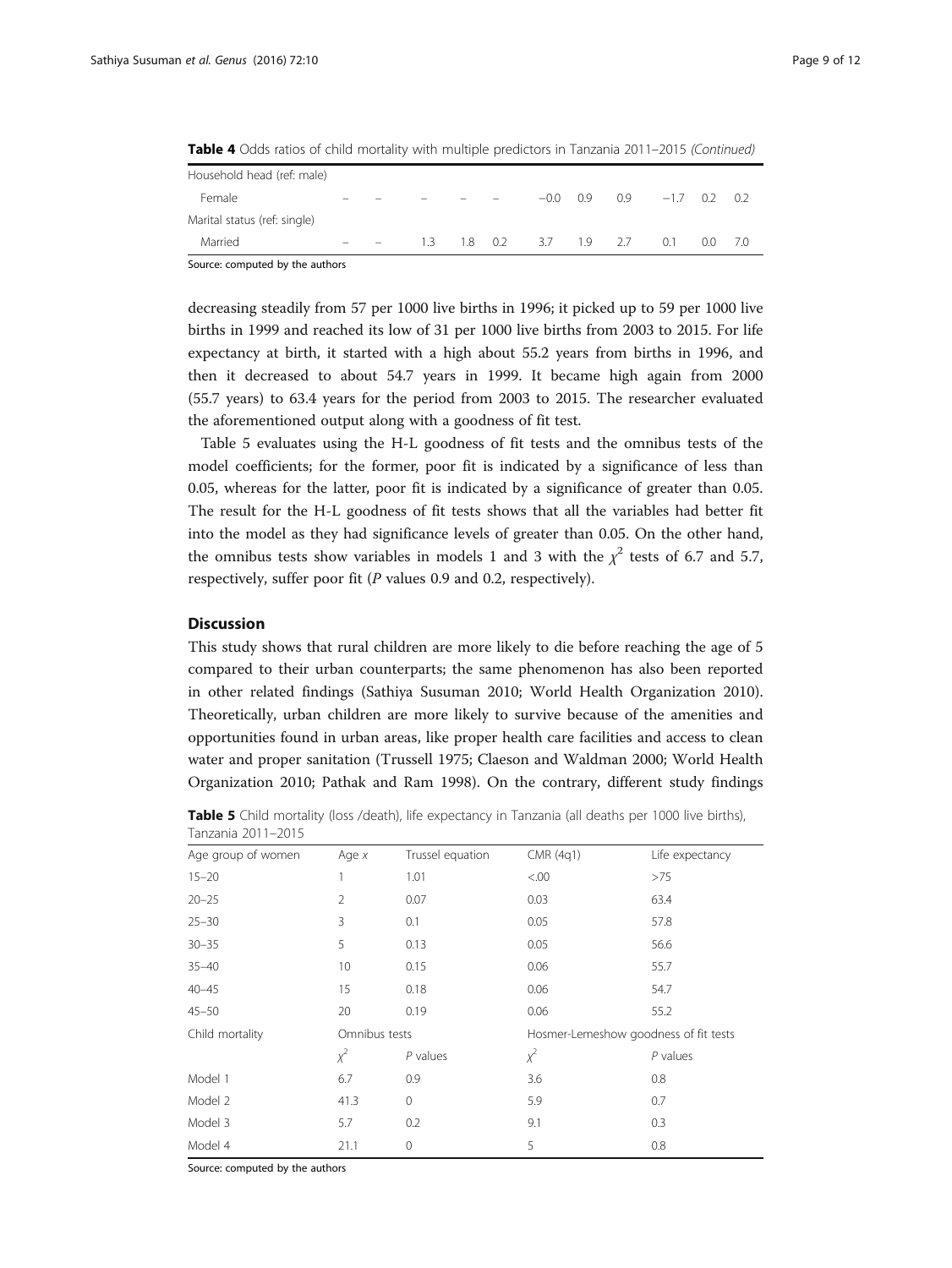show a lack of health care services and facilities in both rural and urban areas. Based on study findings, a reduction in child mortality via the current development program is insufficient to achieve the MDG4 target (UNDP [2010](#page-11-0)). Therefore, Tanzania was among the 60 high-priority countries that are off target to meet the MDG4 by 2015. When risk factors of child mortality are introduced alone in the odds ratios model, maternal education was found to have a significant effect: infants born to mothers of higher education have higher odds of surviving. This is not a new phenomenon as it has been indicated in the literature that education indeed plays an important role in the survival odds of children. For example, Kerala state in India is the first largest state to have shown a notable fertility decline as a result of improvement in education, and this has attracted the attention of a number of researchers. Two factors stand out for Kerala: an early fall in mortality and a high level of education, including female education, both of which obviously favored fertility transition (Sathiya Susuman et al. [2014](#page-11-0); UNDP [2010](#page-11-0); Claeson et al. [2000;](#page-11-0) World Health Organization [2010](#page-11-0); Trussell [1975](#page-11-0)). However, in Tanzania, a mother's age at first birth indicates a higher mortality for infants born to older mothers. Because many of the mothers (32 %) are illiterate, they also tend to lack knowledge of health facilities and health care service providers and knowledge about health promotion. Thus, population policy makers and healthconcerned officials want to implement a special maternal health policy (Janson [2007](#page-11-0)). The current maternal health policy suffers from implementation problems as it is not fully implemented across all regions. Present study findings similarly observe that young mothers have higher chances of infant mortality than older mothers. This might be due to an early age of marriage, and as such, mothers are not physically or mentally ready to produce a healthy child, namely due to a lack of health care awareness. Comparatively, older mothers have a lot of experience in terms of infant and child health care. Still, study results also show that the child mortality odds ratio was quite high in older mothers and this is due to a similar ignorance of health care knowledge (Morris et al. [2003](#page-11-0); Janson [2007](#page-11-0); UNDP [2010;](#page-11-0) Stanley [2010\)](#page-11-0). The uncomfortable truth is the questionable quality of care at many of the health care facilities. Here, we noticed that birth order and distance to the nearest health facilities also showed statistically negative effects, with odds of −2.7 with less than three births. In birth order, children that belonged to the higher orders had 0.1 odds of dying. This is a major cause of child mortality. The personnel attending deliveries are very often not properly trained and, hence, not fully proficient in labor room protocols (Tanzania Demographic Health Survey [2004](#page-11-0)–[2005](#page-11-0); MoHSW [2006\)](#page-11-0). Labor rooms are not always fully equipped with essential medicines, equipment, or electricity (MoHSW [2006\)](#page-11-0). All of this results in the incongruity between more facilities but equally poor outcomes. Ideally, all regions are obligated to emulate women-friendly public services and are provided with fully equipped health centers with a well-trained nurse around the clock to ensure safe deliveries. However, in many African countries, health care systems are very weak. The case of Tanzania is more or less similar, but noticeable enhancements in terms of birth interval and reduced higher order of birth show a positive trend in this country. Moreover, the results suggest that ideal birth intervals should be a minimum of 36 months and greater to reduce infant, child, and under-five mortality rates. Infants of higher order are subject to a high mortality risk if the birth interval has been shortened and parity heightened. Based on the results, we could conclude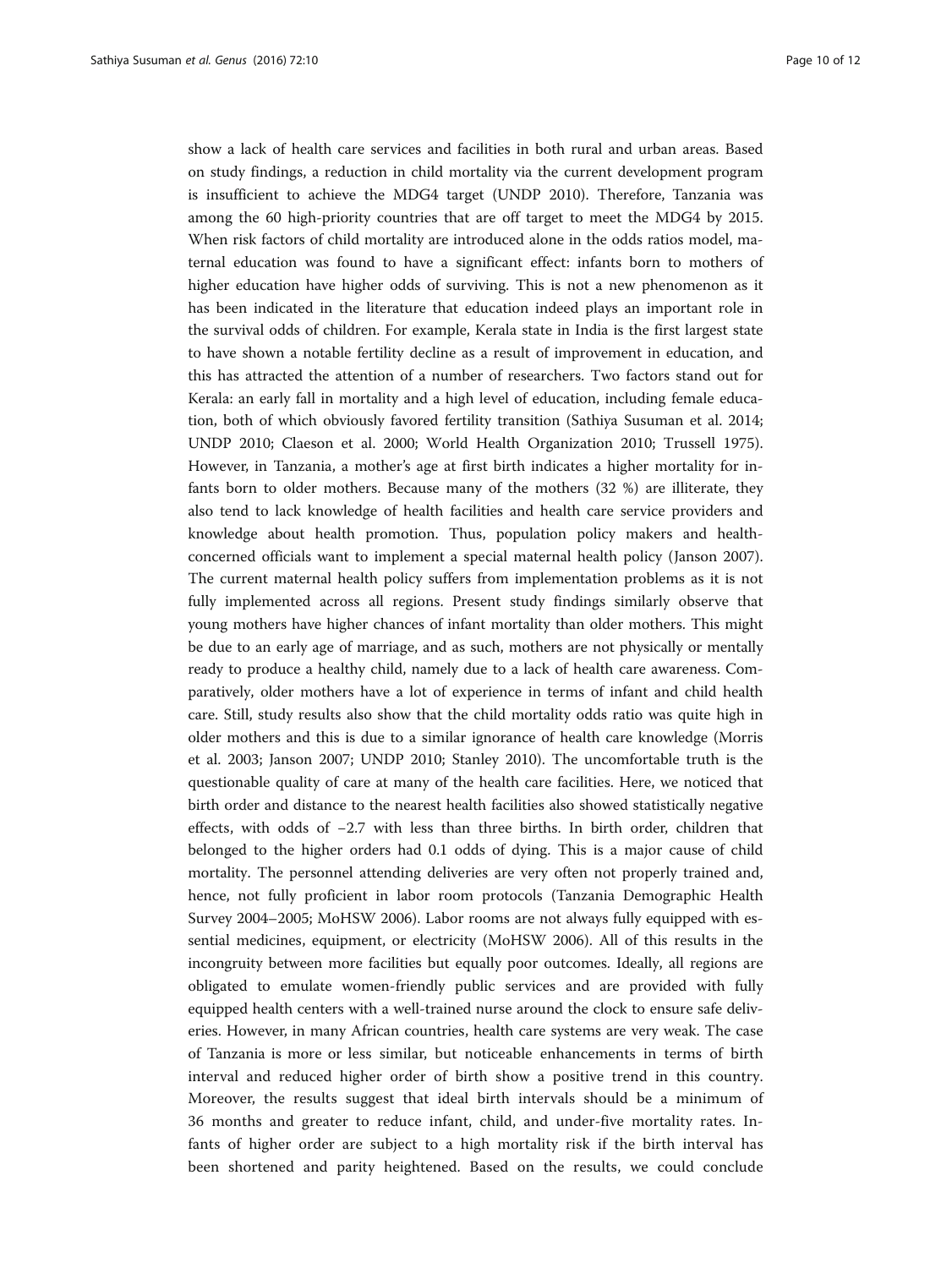<span id="page-10-0"></span>that birth interval is one of the most important key factors to reduce child mortality. As per the study hypothesis (H1), child mortality rate is independent of all predictors of deaths that are statistically and strongly accepted.

### Conclusions

What does the experience tell us about the bio-demographic factors affecting child loss in Tanzania? The study findings indicated that most children are dying due to maternal fertility behaviors, which were the significant risk factors of the odds of child mortality. A number of favorable developments have occurred that helped reduce this problem. Prominently, programs such as sleeping under insecticide-treated nets (ITNs) and vitamin A supplements have been well initiated in the country to improve the health and well-being of children. The matter of causes of child mortality entered public debates at all levels thanks to the persistent propaganda of the government program. Over time, the knowledge that child mortality is a matter of specific causes has become universal. Means of declining child mortality regulation have become available to all, including the rural, the poor, the illiterate, and the socially deprived sectors. The program played a major role here. But infant and child mortality will not continue to decline unless mothers increased the lengths of intervals between births to longer than 36 months to be beneficial. This will help mothers determine their capability and capacity to make healthy and nutritional choices and make use of available health care resources. Encouraging a longer breastfeeding period will also help produce healthy babies. Further research is needed in regional- and national-level investigations to extend an understanding of the factors affecting child mortality in Tanzania. Special fund allocation is essential. Equally, monitoring and evaluation are important to eradicate child mortality in Tanzania.

#### Acknowledgements

The authors would like to thank the Tanzania HIV/AIDS and Malaria Indicator Survey (2011–2012) data. The authors are grateful to the anonymous reviewers for their valuable suggestions.

#### Authors' contributions

SA conceived and designed the experiments. SA and HFH performed the experiments. SA analyzed the data. SA contributed the reagents/materials/analysis tools. SA and HFH wrote the paper. SA and RN made substantial contributions to the conception, acquisition, and interpretation. RN edited the article. All authors read and approved the final manuscript.

#### Competing interests

The authors declare that they have no competing interests.

#### Ethics approval and consent to participate

This study used secondary data from the Tanzania Demographic and Health Survey. Prior to using these data, an agreement was obtained from Macro International, which has allowed us to download the data on their Web site. Please note that all data are fully available without restriction.

#### Author details

<sup>1</sup>Department of Statistics and Population Studies, University of the Western Cape, Bellville, Cape Town 7535, South Africa. <sup>2</sup>Hope Centre for Children, Girls and Women, Msasani, Dar es Salaam, Tanzania. <sup>3</sup>Department of Development Studies, International Institute for Population Sciences, Deonar, Mumbai 400088, India.

#### Received: 5 August 2016 Accepted: 8 September 2016 Published online: 07 November 2016

#### References

Ahmad, O. B., Lopez, A. D., & Inoue, M. (2000). The decline in child mortality: A reappraisal. Bulletin of the World Health Organization, 78, 1175–1191.

- Armstrong Schellenberg, J. R. M., Nathan, R., Abdulla, S., Mukasa, O., Marchant, T. J., Tanner, M., et al. (2000). Risk factors for child mortality in rural Tanzania. Tropical Medicine & International Health, 7(6), 506–511.
- Brass, W. (1968). The demography of tropical Africa. Princeton: Princeton University Press. Retrieved 2015 from [https://](https://books.google.co.za/books?hl=en&lr=&id=iyvWCgAAQBAJ&oi=fnd&pg=PR5&dq=Demography+of+Tropical+Africa+William+Brass&ots=5WuaPvFbn8&sig=MxvfEck193WMuPzOqfKiZe4253M#v=onepage&q=Demography%20of%20Tropical%20Africa%20William%20Brass&f=false) [books.google.co.za/books?hl=en&lr=&id=iyvWCgAAQBAJ&oi=fnd&pg=PR5&dq=Demography+of+Tropical+Africa](https://books.google.co.za/books?hl=en&lr=&id=iyvWCgAAQBAJ&oi=fnd&pg=PR5&dq=Demography+of+Tropical+Africa+William+Brass&ots=5WuaPvFbn8&sig=MxvfEck193WMuPzOqfKiZe4253M#v=onepage&q=Demography%20of%20Tropical%20Africa%20William%20Brass&f=false)